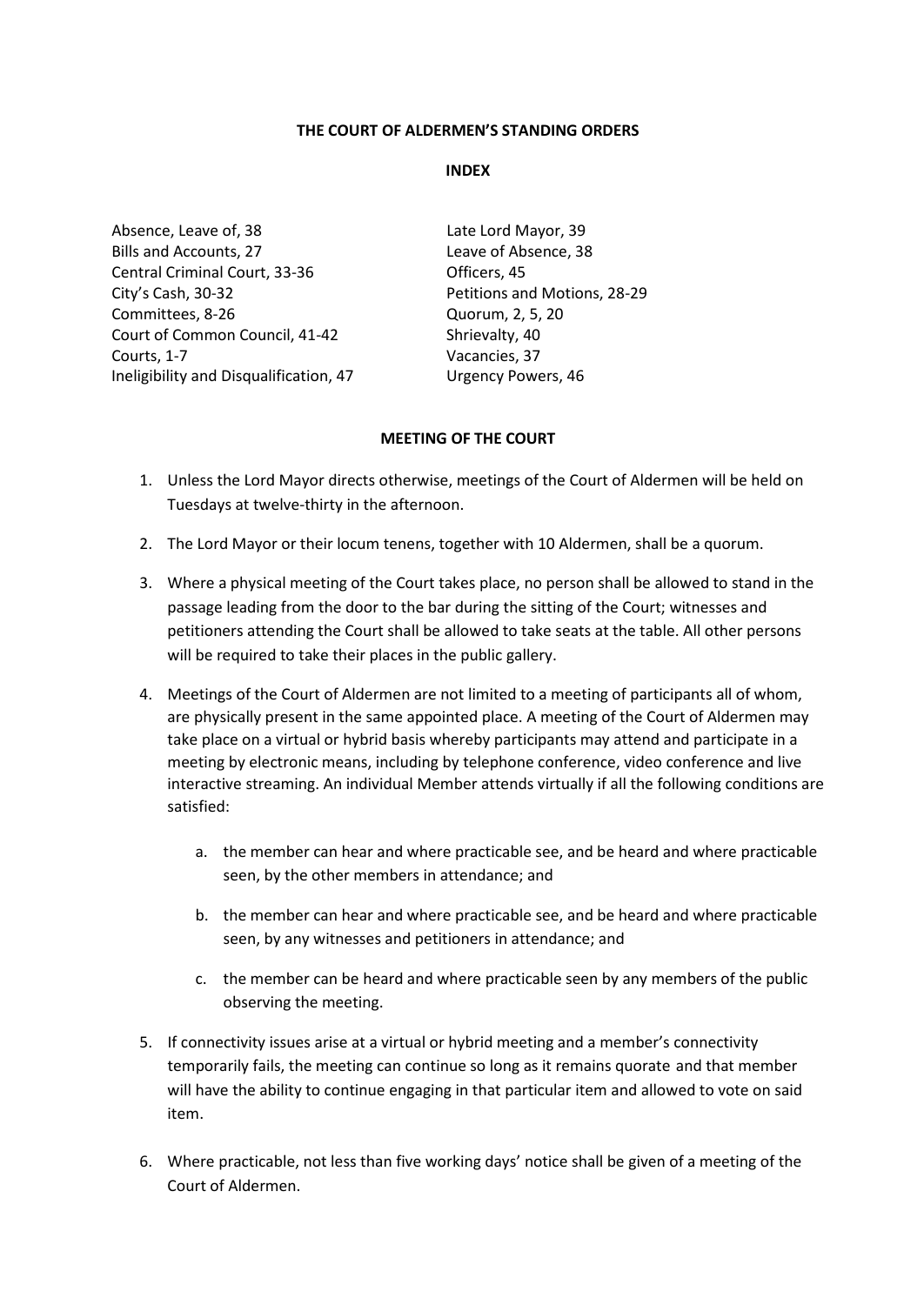7. All meetings of the Court of Aldermen shall, unless otherwise directed by the Lord Mayor, be accessible to the public either as a physical meeting, a virtual meeting or a hybrid meeting.

## **COMMITTEES**

- 8. There shall be two Standing Committees of the Court of Aldermen, namely, a Committee for Nominations to the Shrievalty and Mayoralty (Nominations Committee of Aldermen)<sup>[1](#page-1-0)</sup> and a Committee for General Purposes (General Purposes Committee of Aldermen).
- 9. The Lord Mayor for the time being and all the Aldermen shall be members of both the Nominations Committee of Aldermen and the General Purposes Committee of Aldermen.
- 10. Unless the Chairman, or in their absence the Deputy Chairman or the Senior Alderman, directs otherwise, meetings of the Committees of the Court shall be held on the same day as the meetings of the Court of Aldermen.
- 11. Each Committee shall elect a Chairman for the year ensuing, by ballot, at the meeting held in July each year from among the Aldermen who have passed the Chair, nominations being sent, in writing, to the Town Clerk at least eight clear days before the meeting for inclusion in the agenda for the meeting.
- 12. With effect from December 2018, the term of office of the Chairman of the General Purposes Committee of Aldermen shall be restricted to not more than five years, except where a vacancy for the Chairmanship of the Nominations Committee of Aldermen occurs at the same time at which point the Chairman shall be eligible to serve for a further one year with the Committee's consent.
- 13. With effect from July 2019, the term of office of the Chairman of the Nominations Committee of Aldermen shall be restricted to not more than five years.
- 14. The General Purposes Committee of Aldermen shall elect a Deputy Chairman for the year ensuing, by ballot, at the meeting in July each year from among the Aldermen who have passed the Chair except for the Lord Mayor at the time and the Chairman and Deputy Chairman of the Nominations Committee of Aldermen. Nominations shall be sent, in writing, to the Town Clerk at least eight clear days before the meeting for inclusion in the agenda for the meeting.
- 15. The Nominations Committee of Aldermen shall elect a Deputy Chairman for the year ensuing, by ballot, at the meeting in July each year from among the Aldermen who have passed the Chair except for the Lord Mayor at the time and the Chairman and Deputy Chairman of the General Purposes Committee of Aldermen. Nominations shall be sent, in writing, to the Town Clerk at least eight clear days before the meeting for inclusion in the agenda for the meeting.
- 16. With effect from July 2019, the term of office for the Deputy Chairman of each standing committee shall be restricted to not more than five years.

<span id="page-1-0"></span> $1$  Known as the Privileges Committee of Aldermen prior to 09/02/21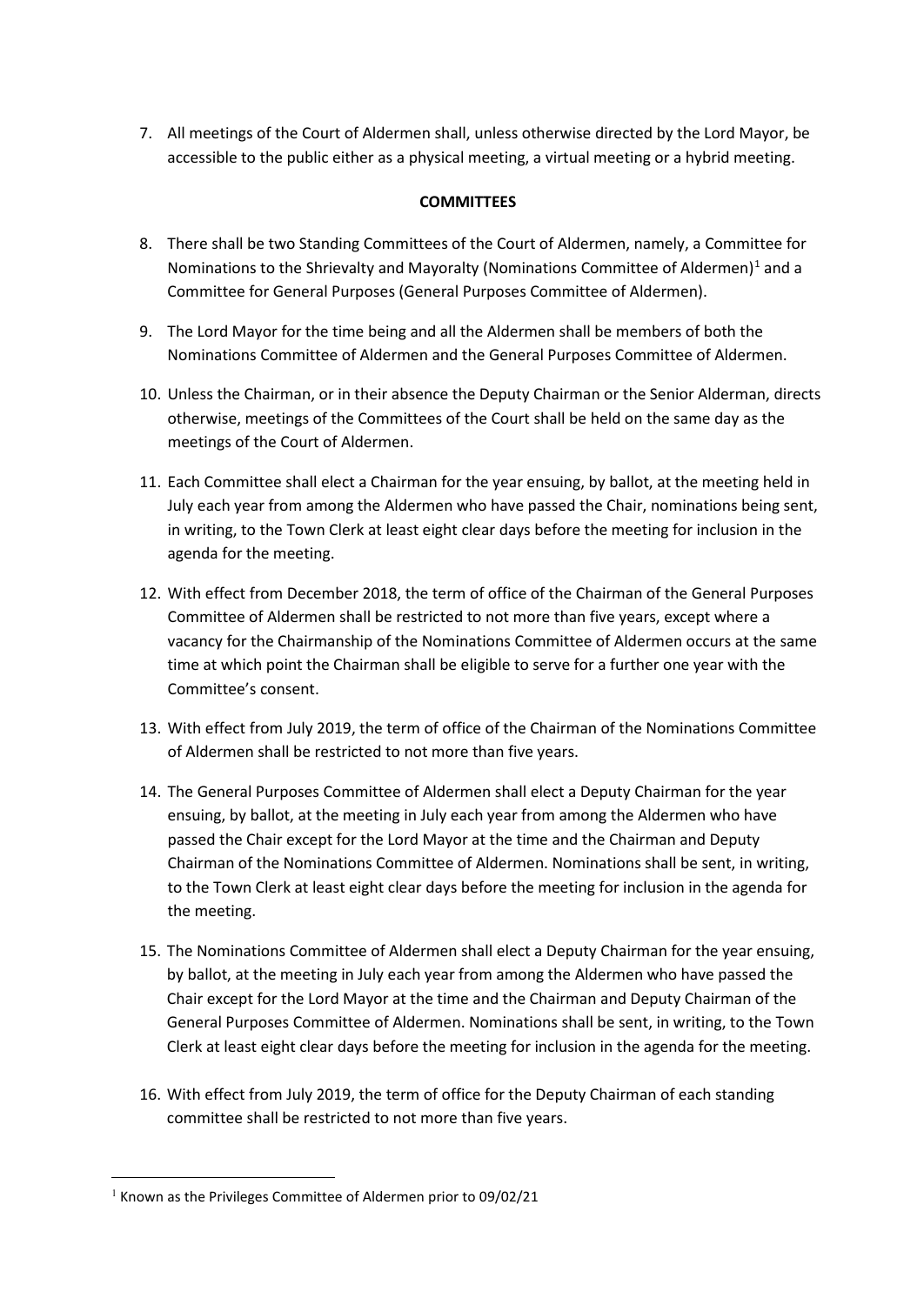- 17. The Chairman and in their absence the Deputy Chairman of each of the standing Committees shall have a second or casting vote.
- 18. In any case where both the Chairman and Deputy Chairman shall not be present at any meeting, the Senior Alderman present shall be Chairman for that meeting.
- 19. Each Committee shall be summoned under the directions of the Chairman whenever in their judgement the business shall render it necessary: or upon requisition to him/her by three members of the Court, provided they have business to lay before the Committee. The nature of the business requested shall be stated in the requisition and shall appear on the summons.
- 20. The quorum of a Committee shall be three members.
- 21. Meetings of the Standing Committees of the Court of Aldermen, or any sub-committees, are not limited to a meeting of participants all of whom are physically present in the same appointed place. A meeting of the Standing committees, or any sub-committees, may also take place on a virtual or hybrid basis whereby participants may attend and participate in a meeting by electronic means, including by telephone conference, video conference and live interactive streaming (where the meeting is to be public). An individual Member attends virtually at any time if all the following conditions are satisfied:
	- a. the Member can hear and where practicable see, and be heard and where practicable seen, by the other members in attendance; and
	- b. the Member can hear and where practicable see, and be heard and where practicable seen, by any witnesses and petitioners in attendance; and
	- c. the Member can be heard and where practicable seen by any members of the public observing the meeting.
- 22. All meetings of the Nominations Committee of the Court of Aldermen shall, unless otherwise directed by the Court of Aldermen, be held in private.
- 23. All meetings of the Committee for General Purposes (General Purposes Committee of Aldermen) shall, unless otherwise determined in accordance with Standing Order 25, be held in public.
- 24. Where practicable, not less than five working days' notice shall be given of a meeting of the Committee for General Purposes (General Purposes Committee of Aldermen).
- 25. In accordance with the Court of Aldermen's Disclosure Arrangement (*appended*), the business of the General Purposes Committee of Aldermen (including access to meetings, agendas, reports and minutes) will be available to the public except where it is determined by the Chairman and Deputy Chairman of the General Purposes Committee of Aldermen that, having had due regard to the Disclosure Arrangement, disclosure should not be permitted. The Committee may revisit any such disclosure determination.
- 26. All meetings of any of the Standing Committee's sub-committees shall, unless otherwise directed by the Court of Aldermen, be held in private.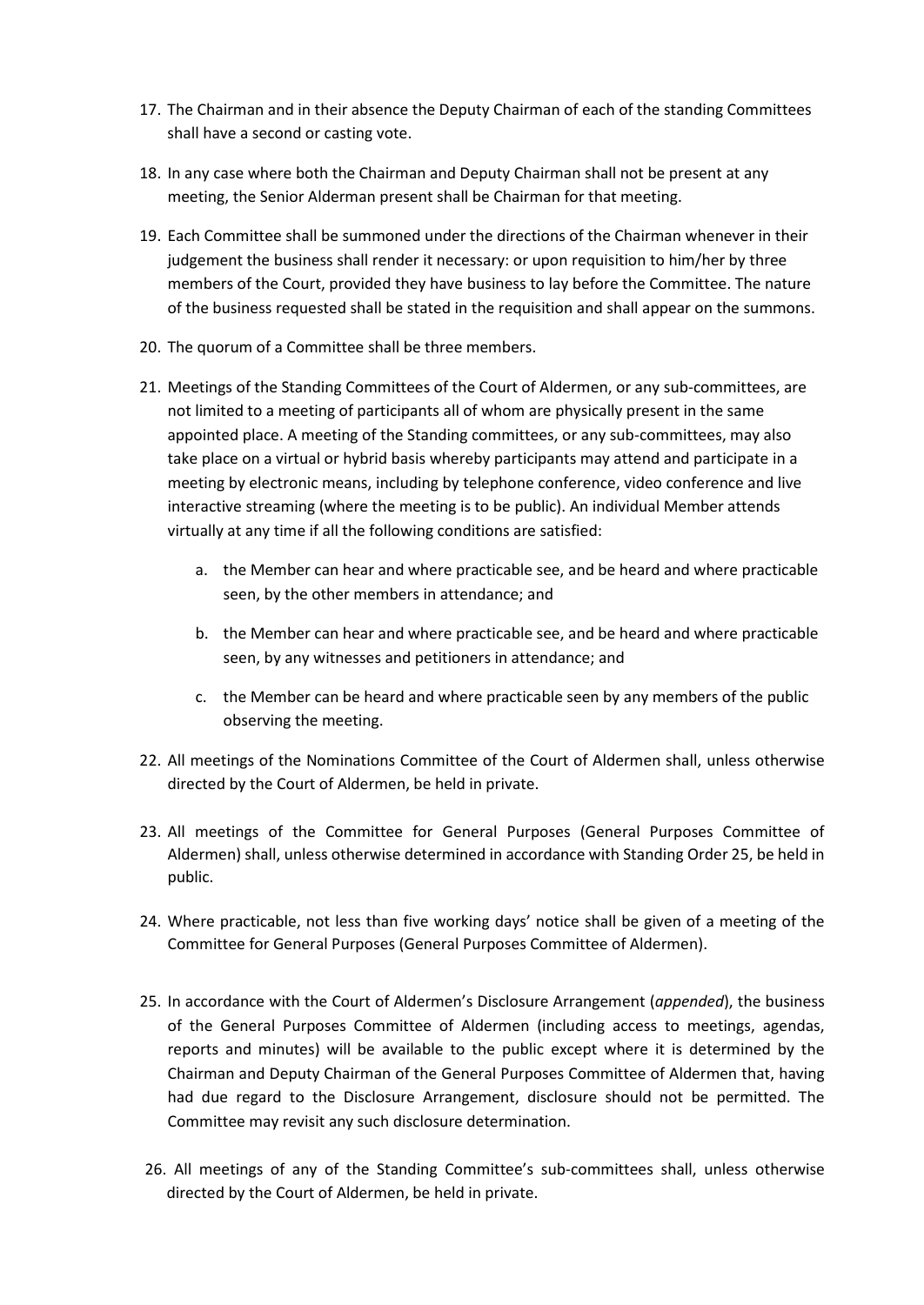### **BILLS AND ACCOUNTS**

27.No bill or account exceeding £5,000 shall be paid by the Chamberlain without the special direction of the Court, unless the subject matter of the bill or account has been approved by, or on behalf of the Court.

## **PETITIONS AND MOTIONS**

28. Notice of all petitions or memorials intended to be presented to the Court of Aldermen (and by whom) shall be submitted to the Town Clerk's office at least ten clear days before the Court at which they are intended to be presented. Notice of the subject of such petitions or memorials shall be inserted in the summons for the meeting of the Court.

29. All notices of motions to be discussed shall be submitted to the Town Clerk's office at least ten clear days before the next Court of Aldermen and shall be inserted, subject to the order of the Lord Mayor, in the summons for the Court. Consideration of all motions of which notice has not been given in the summons shall be adjourned (without debate) till the next Court.

## **CITY'S CASH**

30. As often as there shall be occasion for any committee of this Court to disburse or to contemplate the disbursement of any sum of money exceeding £5,000 out of the Chamber, the Court shall be first consulted and its assent given, unless the matter in question has been delegated to either a Committee or an officer of the Court of Aldermen.

31. Any question proposed, which may affect the estates or the funds of this City, shall, if not inserted in the summons for the Court (stating the amount in case of a grant of money), be adjourned to the next meeting of the Court.

32. No report from a Committee which recommends the addition of any sum, or sums, of money to the salary of any officer connected with this Court, or any place in the care of this Court shall be considered, unless notice be given on the summons for the Court, stating the additions proposed to be made to the salary.

### **CENTRAL CRIMINAL COURT**

33.It shall be the duty of each Alderman, not excused or exempt, to attend a sitting at the Central Criminal Court, at least one day each month, except August. The Aldermen holding the Office of Lord Mayor or Sheriff shall be exempt. The Town Clerk shall prepare a list showing the dates of each duty and the list shall be circulated to every Alderman.

34. Aldermen having undertaken to perform a particular duty shall be held responsible for the performance of that duty. Aldermen on the rota may attend the morning duty, but luncheon and afternoon duty shall be obligatory.

35. The Town Clerk shall prepare a list showing the dates on which rotas shall be completed for each period of six months in the ensuing year, such list to be circulated to every Alderman.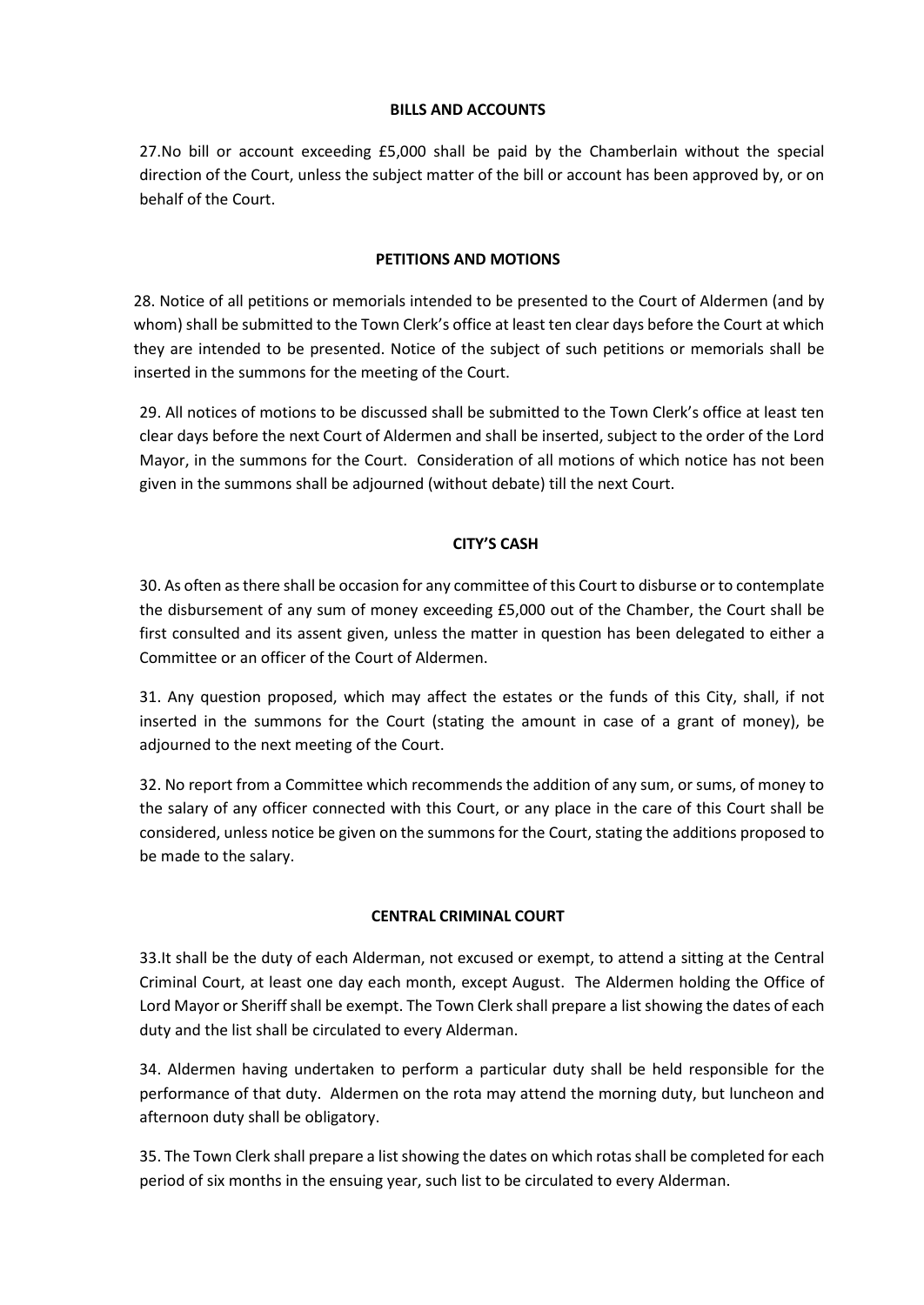36.The Aldermen shall, at the request of the Town Clerk every six months, choose their respective dates and fill up the rota papers accordingly. The Aldermen, in order of seniority, shall select the days of attendance and fill up the rota. The Town Clerk shall send a copy of the completed rota to every Alderman and the Central Criminal Court.

### **VACANCIES**

37. In the event of the death or resignation of an Alderman, the duties which but for such death or resignation would have been performed by him/her in his/her role as an Alderman (but not as a Chairman or Deputy Chairman of any Committee or any other additional role) shall devolve upon his/her successor, and pending the appointment of his/her successor shall normally be distributed as evenly as possible among the junior members of the Court of Aldermen not on duty upon a rota who shall be held responsible for the due performance thereof.

## **LEAVE OF ABSENCE**

38.It being the custom that Leave of Absence be requested from the General Purposes Committee for periods of more than one month, that when an Alderman has been granted leave of absence, the duties which would have devolved upon them shall be distributed as evenly as possible among the junior members of the Court not on duty upon any rota.

## **THE LATE LORD MAYOR AND LORD MAYOR ELECT**

39. It is not expected that, except in very exceptional circumstance and with the approval of the Lord Mayor in consultation with the Senior Alderman, or in those circumstances otherwise prescribed by the General Purposes Committee of Aldermen, the Late Lord Mayor attend any occasions in a civic capacity until the Easter Banquet of the year following the conclusions of his or her Mayoralty. The Lord Mayor Elect should, from the date of election to taking up the office of Lord Mayor, abide by the same, in so far as the necessary preparations for the assumption of that Office Permit. The rota duties which would otherwise have devolved upon them shall be distributed as evenly as possible among the junior Aldermen not on duty upon any rota. After the Easter Banquet the Late Lord Mayor shall resume their rota duties according to their then seniority in the Court of Aldermen.

### **SHRIEVALTY**

40. The rota duty allotted to an Aldermanic Sheriff shall be performed by the junior members of the Court who are not already on duty.

## **COURT OF COMMON COUNCIL**

41. In addition to the regular summons for a Court of Common Council, a special notice of the meetings of the Court shall be sent by the Hallkeeper to the Aldermen on the rota.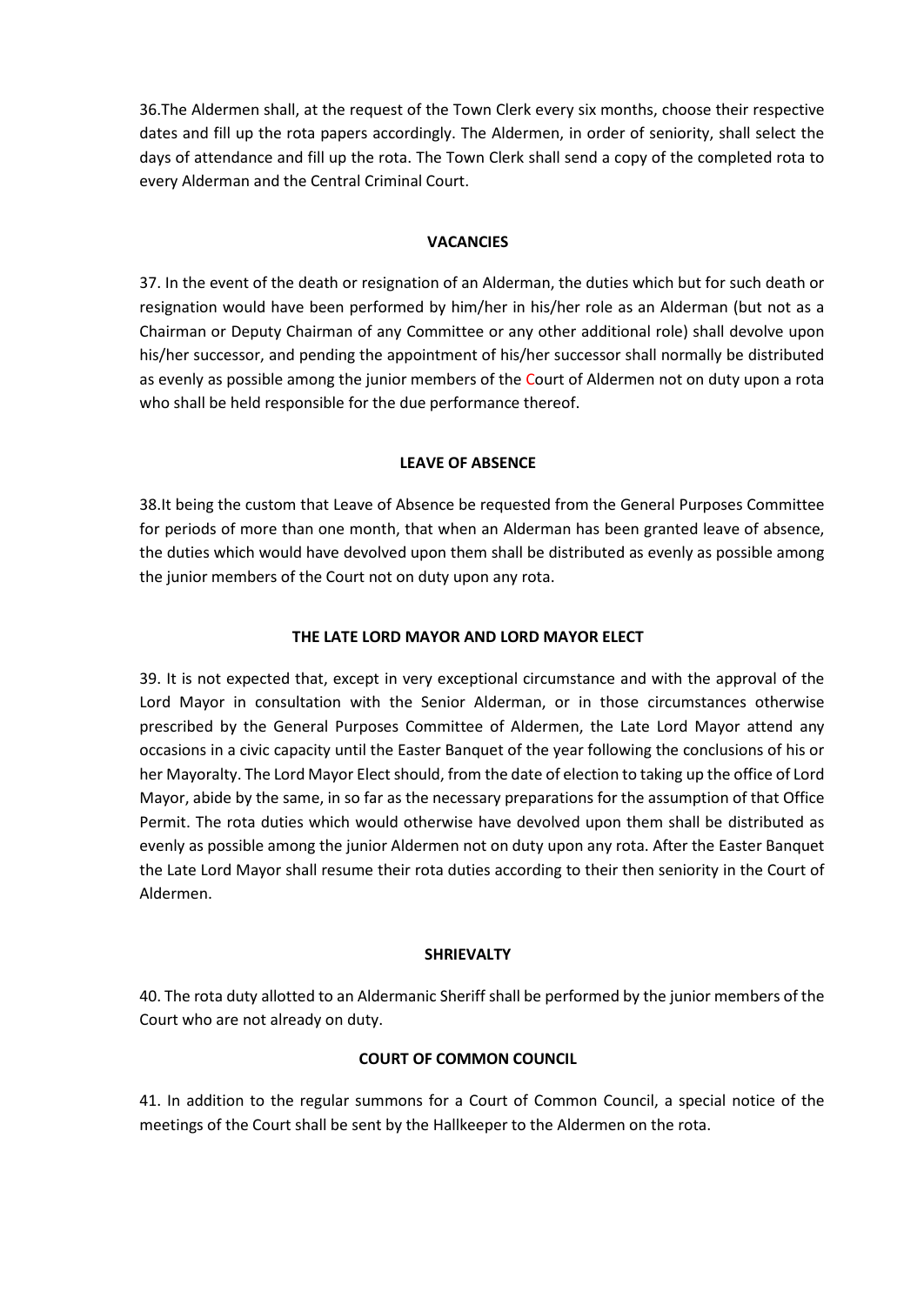42.Any Alderman who may find it inconvenient to attend his/her duty upon the rota for the Court of Common Council shall obtain a substitute and inform the Town Clerk not less than ten days before the meeting of the Court.

### **LORD MAYOR AND ALDERMEN**

43.The Alderman who is for the time being occupying the Office of Lord Mayor shall not act as a promoter in the incorporation of any company, or accept a new directorship of any company; nor shall they allow their name to appear as a director or proposed director of any company in any prospectus, offer for sale or advertisement, published in connection with the issue or sale to the public of any share or loan capital of that company or with any application for a quotation for or permission to deal in any such share or loan capital in any Stock Exchange and if this standing Order cannot otherwise be complied with they shall vacate their directorship. Provided that this Standing Order shall not apply in respect of any private company or incorporated charity- or save so far as the General Purposes Committee of Aldermen may from time to time otherwise decide- in relation to the share or loan capital of any company of which any shares are for the time being quoted and dealt in on any Stock Exchange.

44. An Alderman shall not, during the tenure of their office, allow themself to be described as such in connection with the promotion or direction of any Company.

## **OFFICERS**

45. Persons entering the employment of the Court of Aldermen or any of its committees, shall, unless already employed by the City of London Corporation, have a medical assessment by means of a questionnaire (and medical examination if considered necessary by the Physician-in-Charge of the Occupational Health Service or his/her representative).

## **URGENCY POWERS**

46. Where in the opinion of the Town Clerk, urgent matters arise which require a decision before the next meeting of the relevant committee or the Court, the Town Clerk shall refer the matter to the relevant Chairman, or in their absence the Deputy Chairman or in the Deputy Chairman's absence the Senior Alderman, who shall decide whether it is necessary to call a special meeting or, alternatively, to authorise the Officers to act.

### **INELIGIBILTY AND DISQUALIFICATION**

47. Any Aldermen who has a pecuniary interest in any item under discussion, or an interest which would be declarable under the Code of Conduct which regulates the conduct of members in local government, shall forthwith declare their interest and withdraw from the meeting during consideration of that item.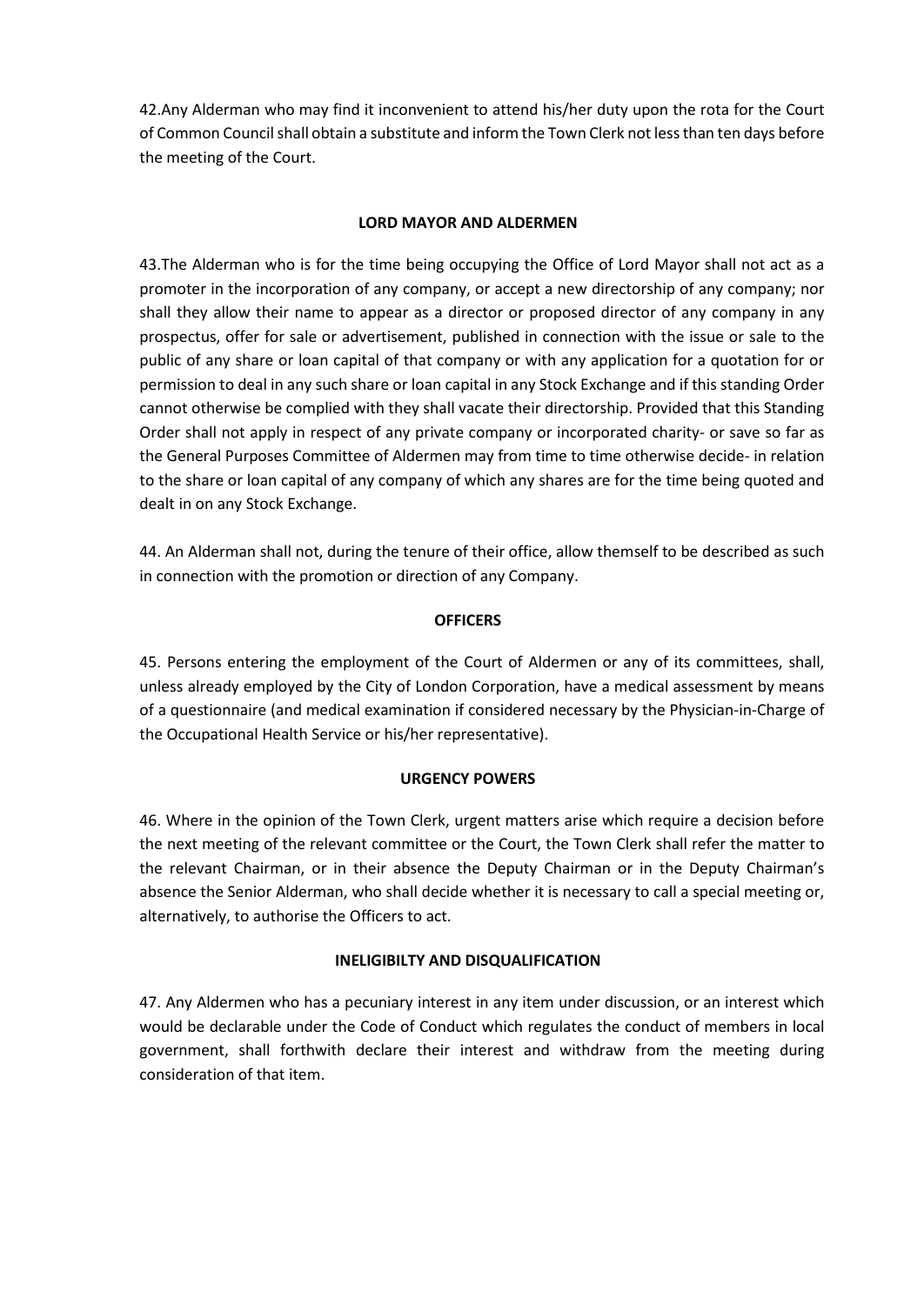# **DISCLOSURE ARRANGEMENT FOR THE GENERAL PURPOSES COMMITTEE OF THE COURT OF ALDERMAN**

# **Purpose and Status**

1. This document, known as the "Disclosure Arrangement for the General Purposes Committee of the Court of Aldermen" ("the Disclosure Arrangement"), is guidance produced to assist the Court of Alderman ("the Court") of the Corporation of London ("the Corporation") in its determination of what information shall be voluntarily disclosed to the public. It is not to be interpreted as an acceptance that the Court is under any duty of public disclosure. It does not create binding rules on the Court nor legitimate expectations on the part of third parties.

## **Presumption in Favour of Disclosure and Redaction**

- 2. The starting point is a presumption in favour of disclosure of all information. An exception to disclosure may arise where the information in question is "confidential." In such instances, all reasonable efforts shall be employed to ensure only the information necessary to maintain that confidentiality is redacted.
- 3. Subject to any legal obligations, even where the information is confidential, the Court may take the view that the public interest is in favour of disclosure.

# **"Confidential Information"**

- 4. There is no legal definition of "confidential information" that is of general application. The confidentiality or otherwise of information therefore needs to be considered in the context of individual circumstances. However, by way of general indicative guidance only, the following categories of information would normally be treated as confidential:
	- a. All reports that are in part II of Court of Common Council (or any of its committees/sub-committees) agendas (yellow or blue papers).
	- b. Matters concerning details of commercial negotiations, including those relating to the settlement of ongoing disputes.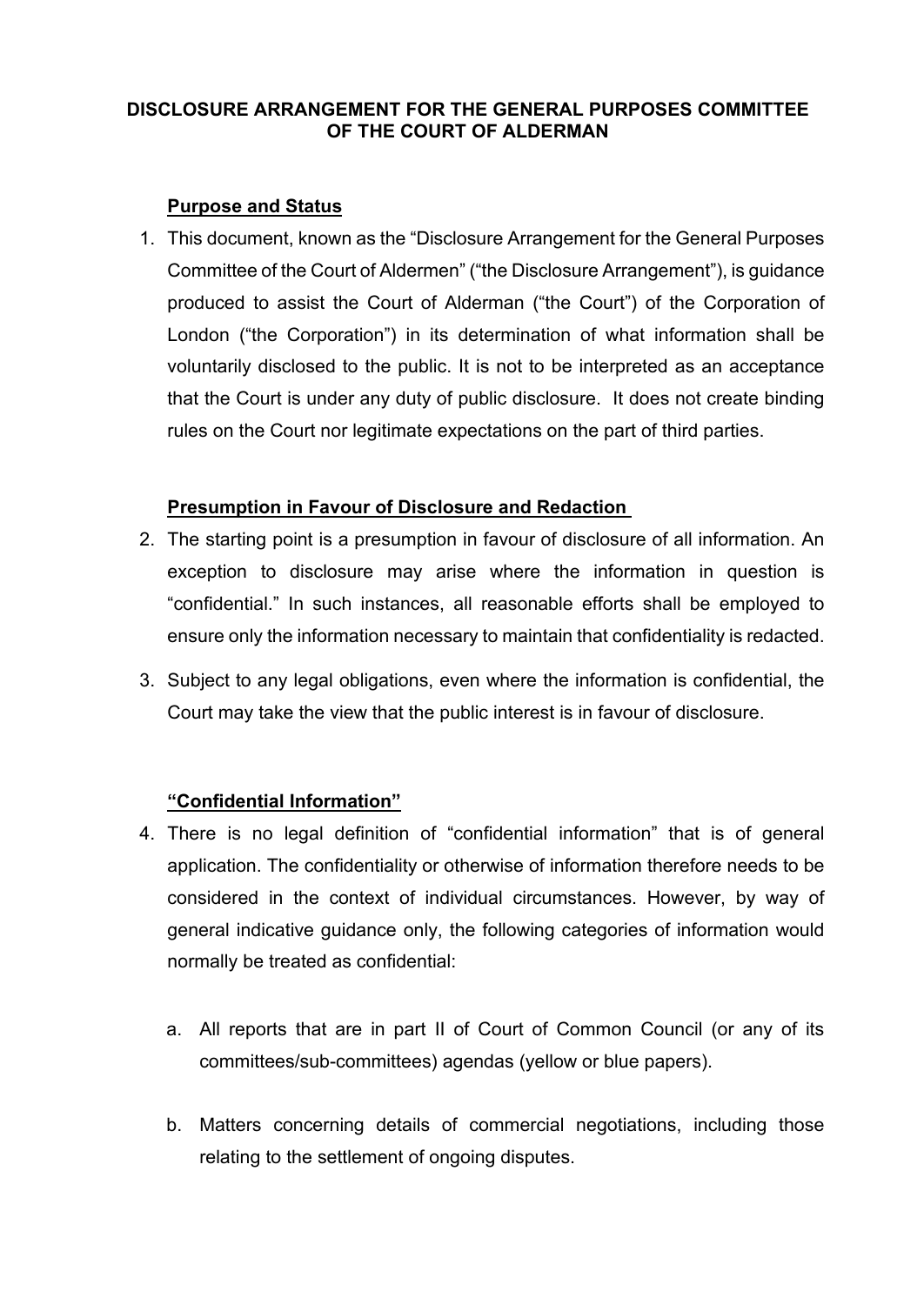- c. Where there is a legal restriction on the disclosure of information such as under the Data Protection Act,[\[1\]](#page-7-0) contractual obligations, intellectual property rights, commercial and industrial information protected by the law, a court order or pending legal proceedings covered by the *sub judice* rule.
- d. Matters concerning terms and conditions of employment of individual officers or pending grievance or disciplinary proceedings.
- e. Personal and commercially sensitive material matters relating to the appointment or progression of members of the Court.
- f. Personal information and commercially sensitive material relating to the Court's supervisory and other jurisdiction exercised in connection with the City Liveries and Guilds.
- g. Personal information concerning individual recipients, such as, beneficiaries of trusts administered by the Court or through its appointees, child protection cases in schools etc. administered by the Court or through its appointees.
- h. Information which, given its nature, timing and context is such that a reasonable person would consider it to be confidential. This would, for example, normally be the case when information is supplied to a Member by an Officer or another person and is clearly stated to be confidential. This may include, for example, communications with the Royal Family, HM Government, governments of the United Kingdom, overseas governments, national and international bodies, and local government authorities. The disclosure of such information would normally tend to have a detrimental effect on the interests of the Court, the Corporation, the service users or third parties involved.

<span id="page-7-0"></span><sup>[1]</sup> Disclosing third party personal data should not be made if this would contravene the UK GDPR or the DPA 2018.